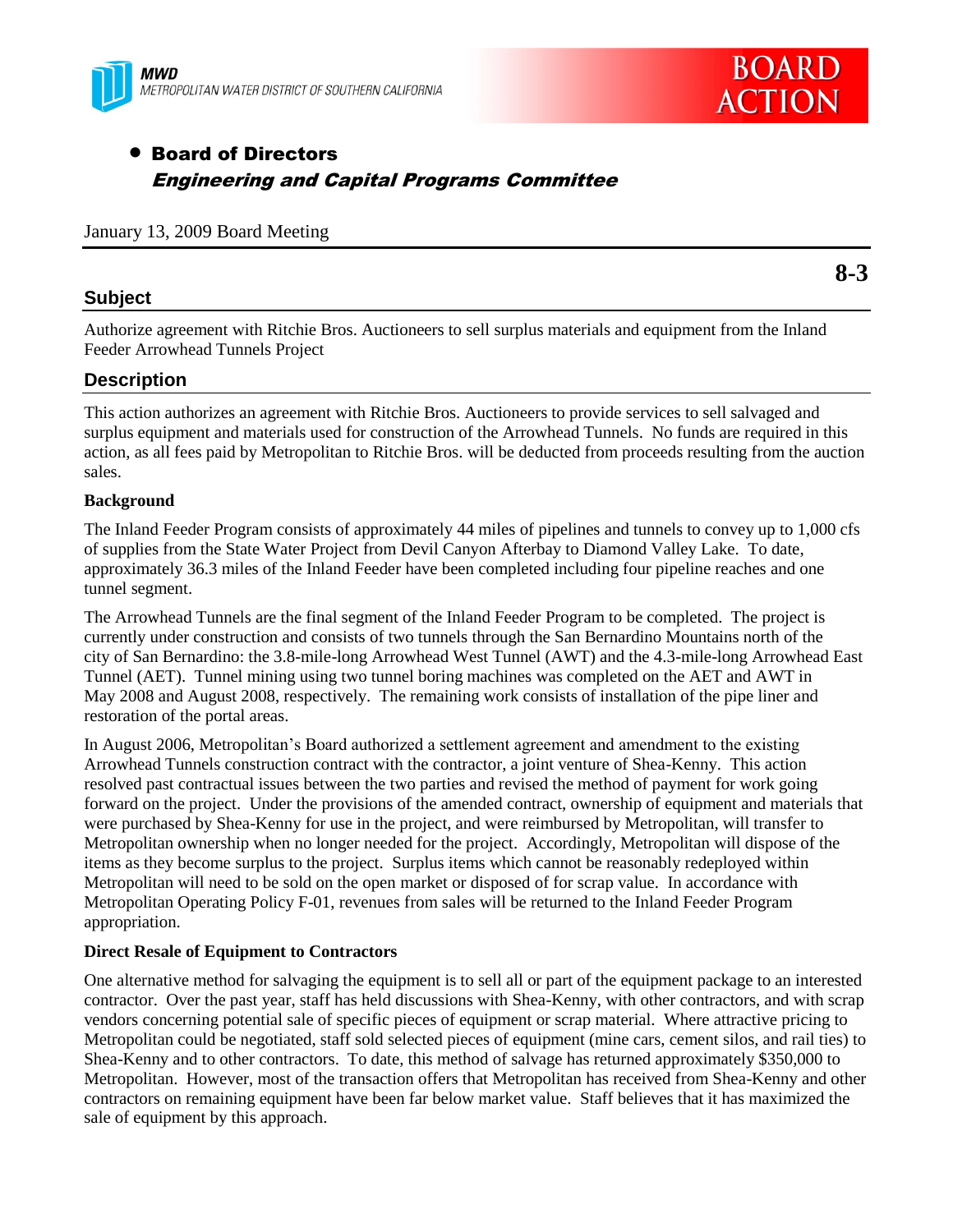Staff does not recommend that Metropolitan directly take responsibility for the sale of all remaining materials and equipment, as significant additional costs could be incurred in order to facilitate these sales. For example, Metropolitan would face significant costs to transport, off-load, repair and refurbish, and store the equipment and materials. Finally, while Metropolitan staff has experience selling surplus equipment and materials common to our core business, staff does not have the requisite experience to market and sell heavy construction and mining equipment and materials at the highest market value and at lowest cost and risk.

#### **Strategy for Auctioning Equipment**

Staff's recommendation is to move forward with an agreement to salvage the surplus equipment and materials from the Arrowhead Tunnels construction contract through a series of auctions. Under this approach, Metropolitan proposes to enter into an agreement with a professional auction company experienced in the sale of heavy construction plant, equipment, and materials to sell the project's excess property. Towards this end, Metropolitan issued Request for Qualifications (RFQ) No. PL-876 in July 2008 to provide comprehensive auctioneering services for the Arrowhead Tunnels surplus materials and equipment. Services to be provided include, but are not limited to: appraisal of all articles to be sold; receiving, off-loading, and storing articles to be sold; cleaning and refurbishing articles to be sold; marketing and advertising articles both nationally and internationally for sale at auction; performing title searches, auctioning articles at public competitive sales, collecting and remitting sale proceeds, collecting and remitting taxes and fees, vehicle licensing, and other services appurtenant to public auction of articles.

Responses to the RFQ were received from three firms. Based on a review of each firm's Statement of Qualifications employing pre-established evaluation criteria, staff selected Ritchie Bros. Auctioneers as the most qualified firm to provide the resale services. Ritchie Bros. demonstrated a clear superiority in terms of auction capabilities, including the ability to conduct the auction through either on-site or internet bidding. Ritchie Bros. has conducted similar sales of specialized construction equipment in the recent past. Additionally, Ritchie Bros. demonstrated the ability to advertise and market this specialized equipment on a world-wide basis prior to the sale date in an attempt to maximize interest in the sale. Finally, the potential terms and conditions placed on the sale by Ritchie Bros. were the most favorable to Metropolitan of the three firms that responded to the RFQ.

Two types of auction scenarios appear appropriate for the surplus equipment and materials: either the Guaranteed-Minimum-Return option or the No-Guaranteed-Return option. Under the Guaranteed-Minimum-Return arrangement, Ritchie Bros. would appraise the equipment and guarantee Metropolitan a minimum price for the sale of all items. Ritchie Bros. would receive a commission of approximately 13 percent on this sales arrangement and would receive reimbursement for fees and costs for document and title search, and for repair and restoration of articles to be sold. Should sales receipts exceed the guaranteed minimum return, Metropolitan and the auctioneer would share the proceeds in a negotiated split of approximately 87 percent to Metropolitan and 13 percent to the auctioneer. If the sales receipts fall below the guaranteed minimum amount, the auctioneer would be obligated to pay the difference between the actual sales receipt and the guaranteed minimum. This approach guarantees a minimum, fixed return to Metropolitan, transferring major market-decline risk to the auctioneer, at a cost of approximately 3 percent in higher commission. Under this approach, the auctioneer would appraise the sales value of all articles to be sold no more than 45 days prior to auction. The auctioneer would then offer a contract to Metropolitan guaranteeing sales receipts of a specified percent of the appraised value at auction, negotiated at 70 to 80 percent of appraisal. Metropolitan would have the right to review the appraisal and either accept or reject the agreement. To aid in this decision, Metropolitan could commission an independent appraisal of the articles to be sold. **Attachment 1** is included to present three hypothetical cash flow scenarios, both to Metropolitan and to the auctioneer, under the Guaranteed-Minimum-Return arrangement. Metropolitan will be responsible for all costs to ship the surplus materials to the auction company site.

Under the No-Guaranteed-Return arrangement, Ritchie Bros. would not guarantee a minimum sale amount, leaving Metropolitan's return based on market conditions at the time of the sale. The auctioneer would receive a commission which is typically 10 percent of total sales, and would receive reimbursement for fees and costs for document and title search, and for repair and restoration of articles to be sold. This option is best suited for highly specialized equipment (tunneling equipment), for which accurate independent appraisals will be difficult to obtain.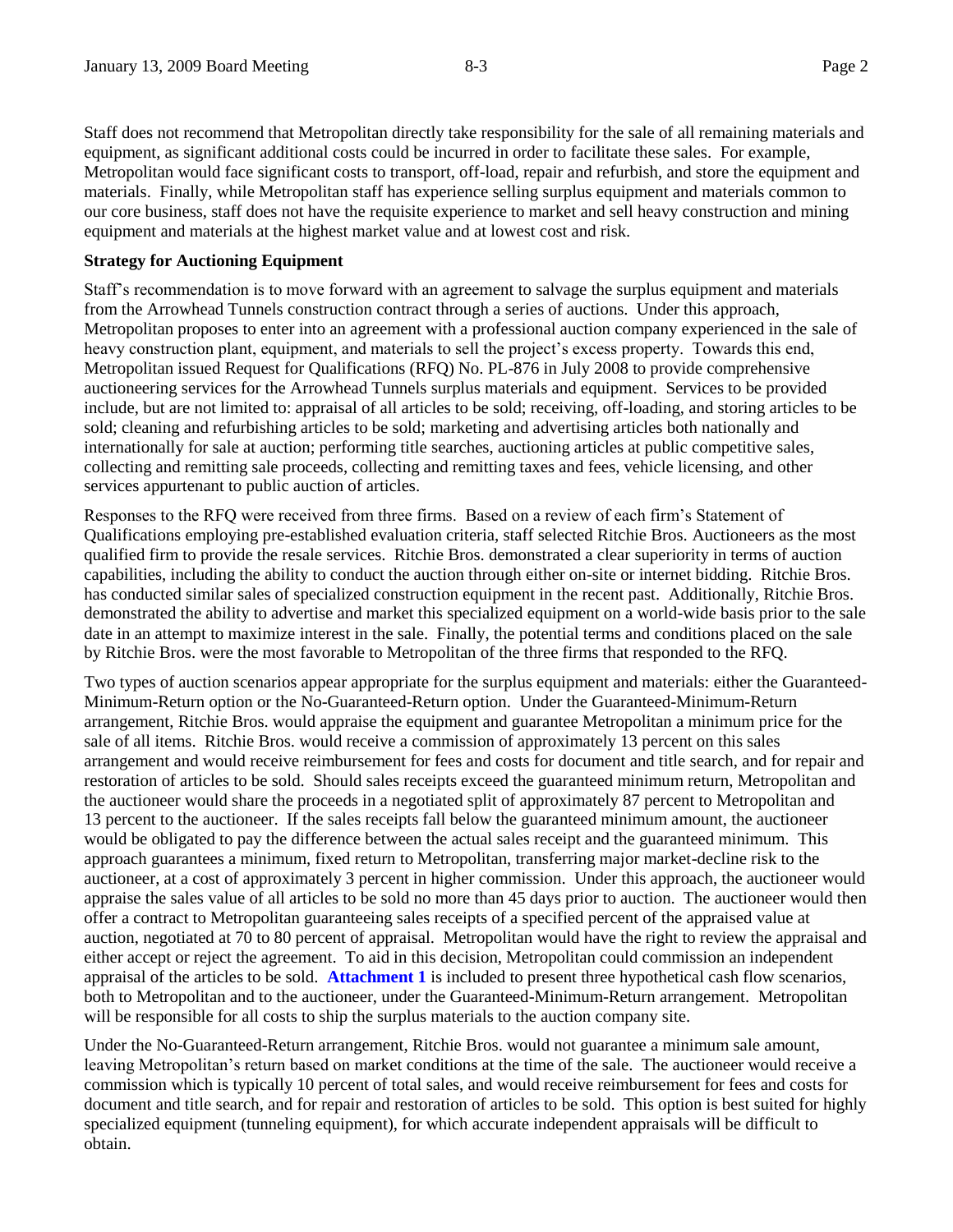Under both auction arrangements, Ritchie Bros. would receive, in addition to the above commission from Metropolitan, a 10 percent commission on lots of items selling for less than \$2,500, and a 2 percent fee on all internet transactions payable by the purchaser of the property. While internet bids are a possibility for some of the equipment, staff does not anticipate that any of the lots will be sold for less than \$2,500.

It is anticipated that up to three separate auctions will be conducted by the auctioneer to liquidate the project equipment. The first auction will consist largely of the tunneling equipment and the equipment that supported the tunneling operations from both the East and West tunnels. The subsequent auctions will include more conventional construction equipment, spare parts, office trailers and storage boxes. The equipment in the first auction will be difficult to accurately appraise, due to its specialized construction and intended use. Based on input from the Board regarding issues with appraisal of specialized tunneling equipment, staff has determined that the best approach for auctioning this equipment is to utilize the No-Guaranteed-Return approach. Subsequent auction of the non-tunneling equipment may be conducted with the Guaranteed-Minimum-Return approach, if it can be determined by staff that an accurate appraisal of this equipment is feasible.

With the recent economic downturn, demand for heavy construction equipment by domestic buyers at Southern California auctions has dropped substantially. Staff considered postponing the early 2009 auction for six months to one year, which would incur storage costs in excess of \$4,000 per month. In addition, transportation would cost approximately \$300,000 to move items from their current temporary storage site to a location more suitable for long-term storage. Many potential buyers of the tunneling equipment are expected to be from outside of the United States, where economic conditions are more robust and where significant infrastructure improvement projects are underway. Consequently, it is anticipated that in early 2009, demand for the tunneling equipment at the auction may be strong despite the current economic climate in the United States.

This program has been evaluated and recommended by Metropolitan's Capital Investment Plan Evaluation Team, and funds have been included within the fiscal year 2008/09 capital budget.

## **Policy**

Metropolitan Water District Administrative Code Section 8271: Disposal of Surplus Personal Property

## **California Environmental Quality Act (CEQA)**

CEQA determination for Options #1 and #2:

The environmental effects from the construction of the Arrowhead Tunnels were evaluated in the Inland Feeder Project Final Environmental Impact Report/Environmental Assessment (Final EIR/EA), which was certified by the Board in February 1993. The Board also approved the Findings of Fact (findings), the Mitigation Monitoring and Reporting Program (MMRP), the Statement of Overriding Considerations (SOC), and the Inland Feeder Project itself. Addenda have been prepared during the course of construction to address minor technical changes and additions to the project. In February 2008, Addendum No. 7 to the Final EIR/EA was prepared addressing the disposal of construction equipment acquired by Metropolitan under the contract amendment with Shea-Kenny Joint Venture. The change in ownership and disposal by Metropolitan of the construction equipment will not result in any new significant effects or any substantial increase in the severity of any significant effects previously identified in the Final EIR/EA and Addenda prepared for this project. The present proposed board action is solely based on entering into an agreement to auction or sell surplus material and equipment from construction of the Arrowhead Tunnels and not on any substantial changes to the original Inland Feeder Project. Hence, the previous Inland Feeder Project environmental documentation and the proposed actions fully comply with CEQA and the State CEQA Guidelines. Accordingly, no further environmental documentation is necessary for the Board to act on the proposed actions.

The CEQA determination is: Determine that the proposed actions have been previously addressed in the 1993 certified Final EIR/EA and related environmental documentation (i.e., findings, MMRP, SOC and Addendum No. 7) and that no further environmental analysis or documentation is required.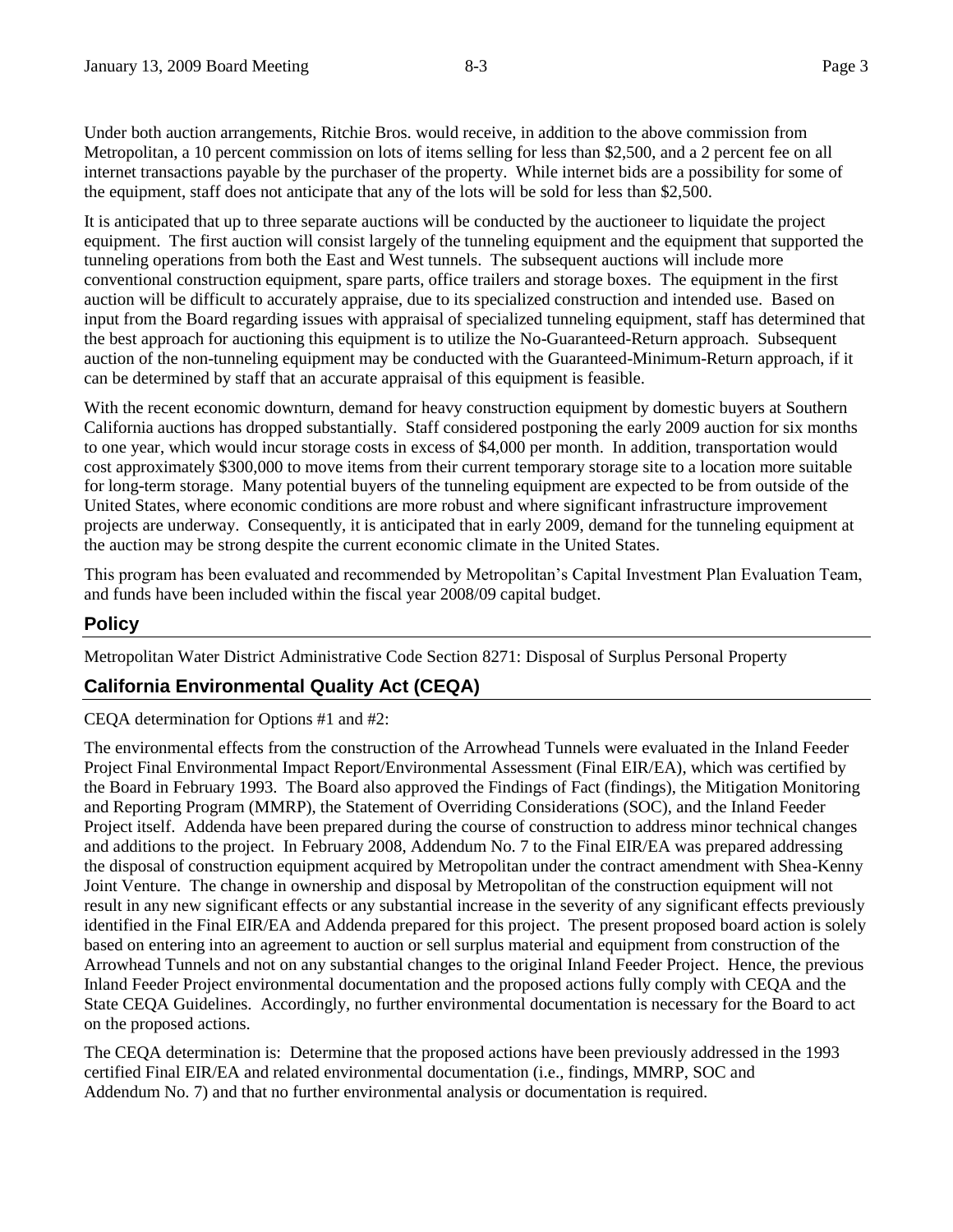### **Board Options**

#### **Option #1**

Adopt the CEQA determination and authorize agreement with Ritchie Bros. Auctioneers to conduct multiple auctions of Metropolitan's Arrowhead Tunnels surplus equipment and materials. Depending on the economic conditions prior to the sale and the type of equipment to be included in each sale, staff will make a determination as to whether to implement the Guaranteed-Minimum-Return auction arrangement, or to utilize the No-Guaranteed-Return approach.

**Fiscal Impact:** Revenue in a range of \$1.5 million to \$3.5 million based on market-driven auction results, less Ritchie Bros.' commission, will be returned to the Inland Feeder appropriation**.** If the Guaranteed-Minimum-Return approach is utilized, a guaranteed minimum return (based on a percentage of the appraised value of the property) to Metropolitan will be established prior to the auction. If the No-Guaranteed-Return approach is selected, Metropolitan is not guaranteed a return and receipts are solely dependent upon marketdriven auction results.

**Business Analysis:** Staff has identified two potential auction methods that may be applicable for liquidation of the surplus project equipment for the Arrowhead Tunnels. The No-Guaranteed-Return approach is applicable for equipment that is difficult to appraise or otherwise determine its value on the open market in auction environment. Staff recommends using this approach for such equipment. For auctions that are comprised of a majority of equipment that can be accurately appraised, staff recommends the use of the Guaranteed-Minimum-Return approach. The minimum return to Metropolitan under this approach will be determined shortly before the auction based on an appraisal of the equipment and analysis of market conditions.

#### **Option #2**

Do not authorize an auction agreement at this time, and instead store equipment until economic conditions improve and more favorable sale conditions can be anticipated.

**Fiscal Impact:** Storage costs of up to approximately \$4,000 per month will be incurred for duration of storage. Additionally, Metropolitan will incur a transportation cost of up to \$300,000 to move equipment from its present "temporary" storage location to a location that is more suitable for long-term storage. **Business Analysis:** Delaying the first of several equipment auctions may not significantly improve the final sale price of the equipment. It is projected that the economic downturn in the economy of the United States will continue into 2010.

#### **Staff Recommendation**

Option #1

L. Wolfe *Roy L. Wolfe*

*Manager, Corporate Resources*

12/18/2008 *Date*

12/26/2008 *Jeffrey Kightlinger General Manager Date*

**Attachment 1 – Equipment Auction Scenarios – Examples** BLA #6297